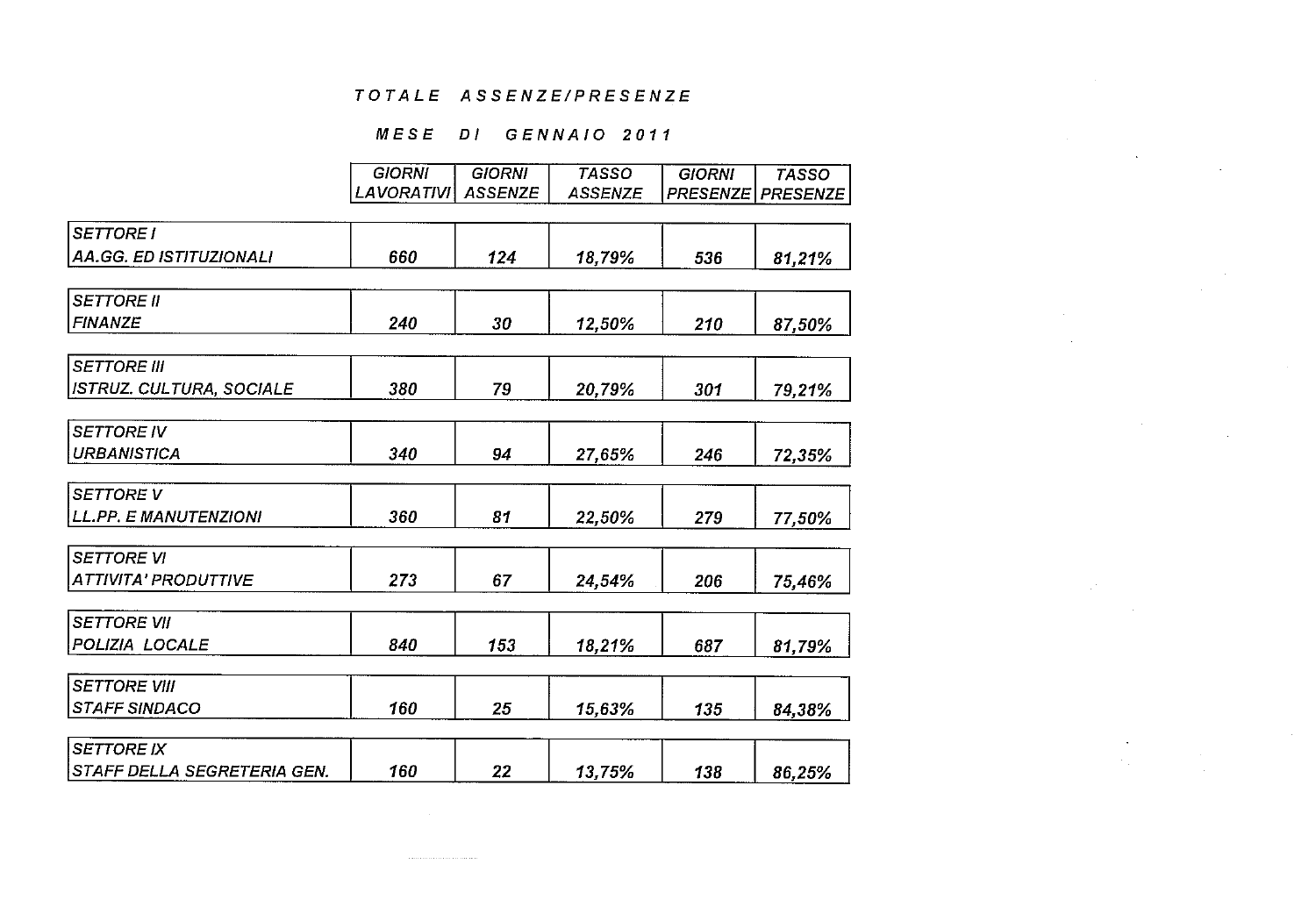## MESE DI FEBBRAIO 2011

|                                 | <b>GIORNI</b> | <b>GIORNI</b>  | <b>TASSO</b>   | <b>GIORNI</b>   | <b>TASSO</b>    |
|---------------------------------|---------------|----------------|----------------|-----------------|-----------------|
|                                 | LAVORATIVI    | <b>ASSENZE</b> | <b>ASSENZE</b> | <b>PRESENZE</b> | <b>PRESENZE</b> |
|                                 |               |                |                |                 |                 |
| <b>SETTORE I</b>                |               |                |                |                 |                 |
| <b>AA.GG. ED ISTITUZIONALI</b>  | 660           | 104            | 15,76%         | 556             | 84,24%          |
|                                 |               |                |                |                 |                 |
| <b>SETTORE II</b>               |               |                |                |                 |                 |
| <b>FINANZE</b>                  | 240           | 36             | 15,00%         | 204             | 85,00%          |
|                                 |               |                |                |                 |                 |
| <b>SETTORE III</b>              |               |                |                |                 |                 |
| <b>ISTRUZ. CULTURA, SOCIALE</b> | 380           | 21             | 5,53%          | 359             | 94,47%          |
|                                 |               |                |                |                 |                 |
| <b>SETTORE IV</b>               |               |                |                |                 |                 |
| <b>URBANISTICA</b>              | 340           | 27             | 7,94%          | 313             | 92,06%          |
|                                 |               |                |                |                 |                 |
| <b>SETTORE V</b>                |               |                |                |                 |                 |
| <b>LL.PP. E MANUTENZIONI</b>    | 360           | 32             | 8,89%          | 328             | 91,11%          |
|                                 |               |                |                |                 |                 |
| <b>SETTORE VI</b>               |               |                |                |                 |                 |
| <b>ATTIVITA' PRODUTTIVE</b>     | 280           | 67             | 23,93%         | 213             | 76,07%          |
|                                 |               |                |                |                 |                 |
| <b>SETTORE VII</b>              |               |                |                |                 |                 |
| POLIZIA LOCALE                  | 870           | 135            | 15,52%         | 735             | 84,48%          |
|                                 |               |                |                |                 |                 |
| <b>SETTORE VIII</b>             |               |                |                |                 |                 |
| <b>STAFF SINDACO</b>            | 160           | 14             | 8,75%          | 146             | 91,25%          |
|                                 |               |                |                |                 |                 |
| <b>SETTORE IX</b>               | 160           | 17             | 10,63%         | 143             | 89,38%          |
| STAFF DELLA SEGRETERIA GEN.     |               |                |                |                 |                 |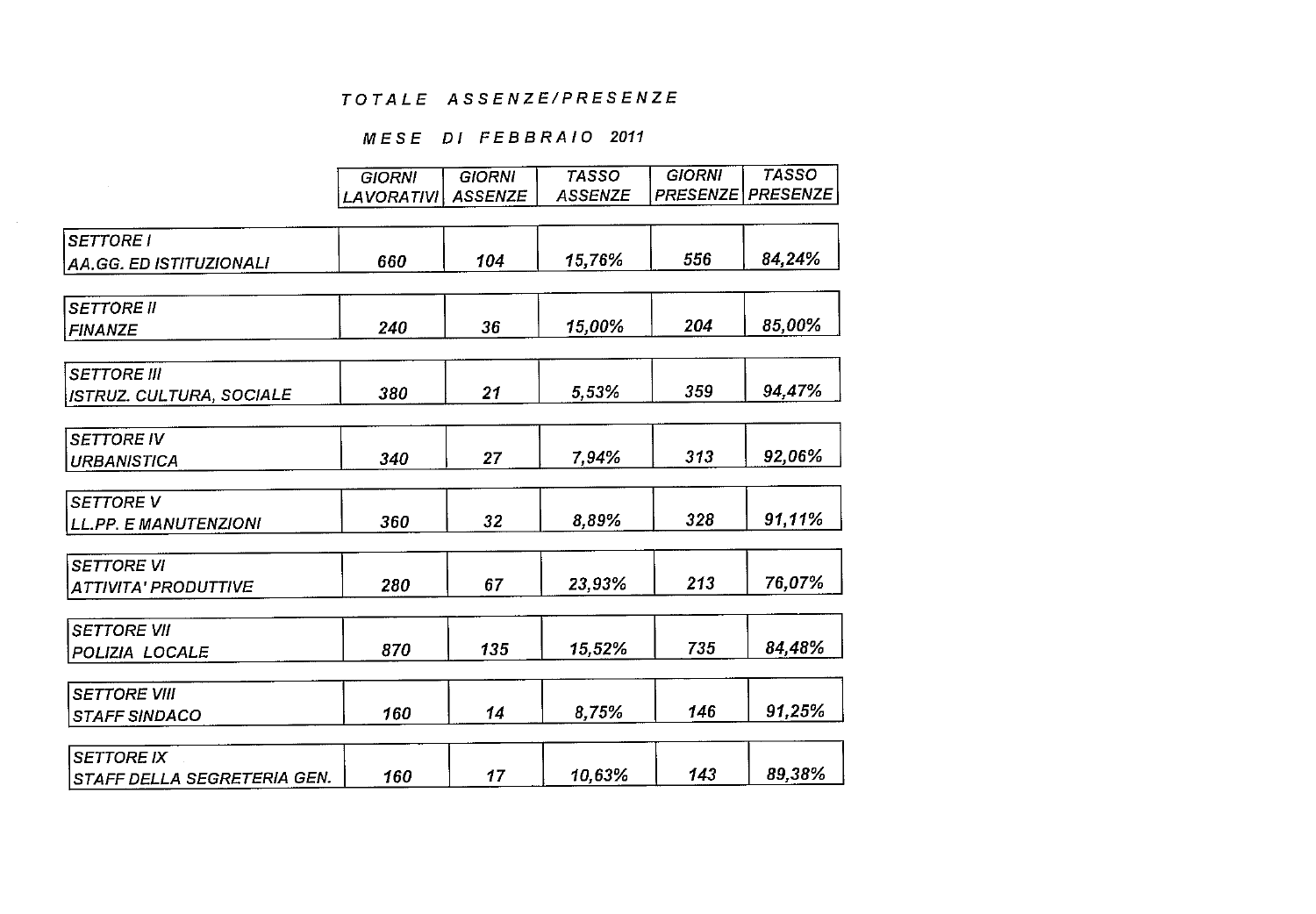## MESE DI MARZO 2011

|                                 | <b>GIORNI</b>     | <b>GIORNI</b>  | <b>TASSO</b>   | <b>GIORNI</b>   | <b>TASSO</b>    |
|---------------------------------|-------------------|----------------|----------------|-----------------|-----------------|
|                                 | <b>LAVORATIVI</b> | <b>ASSENZE</b> | <b>ASSENZE</b> | <b>PRESENZE</b> | <b>PRESENZE</b> |
|                                 |                   |                |                |                 |                 |
| <b>SETTORE I</b>                |                   |                |                |                 |                 |
| <b>AA.GG. ED ISTITUZIONALI</b>  | 726               | 95             | 13,09%         | 631             | 86,91%          |
|                                 |                   |                |                |                 |                 |
| <b>SETTORE II</b>               |                   |                |                |                 |                 |
| <b>FINANZE</b>                  | 264               | 25             | 9,47%          | 239             | 90,53%          |
|                                 |                   |                |                |                 |                 |
| <b>SETTORE III</b>              |                   |                |                |                 |                 |
| <b>ISTRUZ. CULTURA, SOCIALE</b> | 418               | 54             | 12,92%         | 364             | 87.08%          |
| <b>SETTORE IV</b>               |                   |                |                |                 |                 |
|                                 |                   |                |                |                 |                 |
| <b>URBANISTICA</b>              | 374               | 53             | 14,17%         | 321             | 85,83%          |
| <b>SETTORE V</b>                |                   |                |                |                 |                 |
| <b>LL.PP. E MANUTENZIONI</b>    | 396               | 35             | 8,84%          | 361             | 91,16%          |
|                                 |                   |                |                |                 |                 |
| <b>SETTORE VI</b>               |                   |                |                |                 |                 |
| ATTIVITA' PRODUTTIVE            | 308               | 74             | 24,03%         | 234             | 75,97%          |
| <b>SETTORE VII</b>              |                   |                |                |                 |                 |
| POLIZIA LOCALE                  | 990               | 162            |                |                 |                 |
|                                 |                   |                | 16,36%         | 828             | 83,64%          |
| <b>SETTORE VIII</b>             |                   |                |                |                 |                 |
| <b>STAFF SINDACO</b>            | 176               | 18             | 10,23%         | 158             | 89,77%          |
|                                 |                   |                |                |                 |                 |
| <b>SETTORE IX</b>               |                   |                |                |                 |                 |
| STAFF DELLA SEGRETERIA GEN.     | 176               | 28             | 15,91%         | 148             | 84,09%          |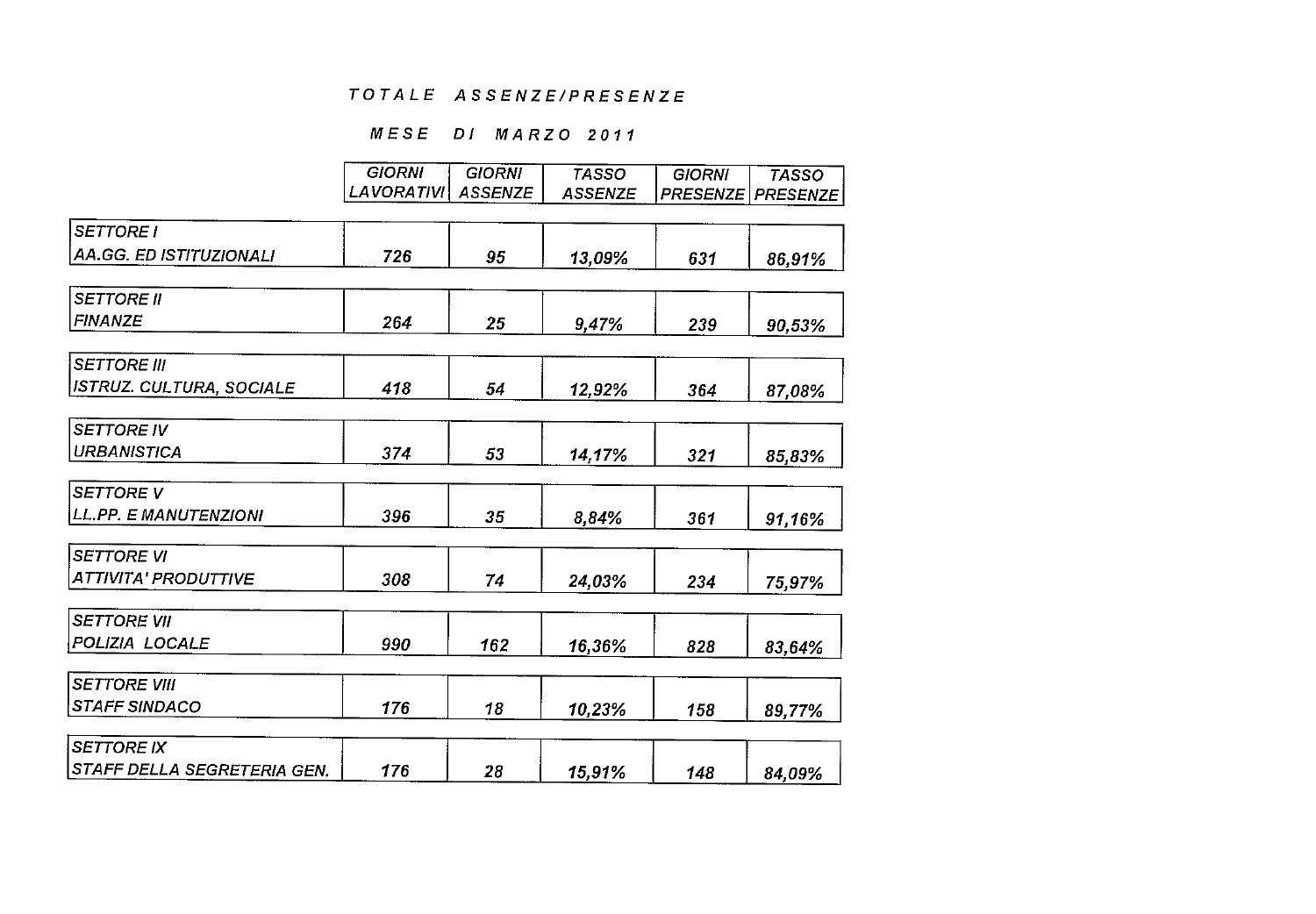## MESE DI APRILE 2011

|                                 | <b>GIORNI</b> | <b>GIORNI</b>  | <b>TASSO</b>   | <b>GIORNI</b> | <b>TASSO</b>             |
|---------------------------------|---------------|----------------|----------------|---------------|--------------------------|
|                                 | LAVORATIVI    | <b>ASSENZE</b> | <b>ASSENZE</b> |               | <b>PRESENZE PRESENZE</b> |
|                                 |               |                |                |               |                          |
| <b>SETTORE I</b>                |               |                |                |               |                          |
| <b>AA.GG. ED ISTITUZIONALI</b>  | 660           | 101            | 15,30%         | 559           | 84,70%                   |
|                                 |               |                |                |               |                          |
| <b>SETTORE II</b>               |               |                |                |               |                          |
| <b>FINANZE</b>                  | 240           | 39             | 16,25%         | 201           | 83,75%                   |
|                                 |               |                |                |               |                          |
| <b>SETTORE III</b>              |               |                |                |               |                          |
| <b>ISTRUZ. CULTURA, SOCIALE</b> | 380           | 43             | 11,32%         | 337           | 88.68%                   |
|                                 |               |                |                |               |                          |
| <b>SETTORE IV</b>               |               |                |                |               |                          |
| <b>URBANISTICA</b>              | 340           | 29             | 8.53%          | 311           | 91,47%                   |
|                                 |               |                |                |               |                          |
| <b>SETTORE V</b>                |               |                |                |               |                          |
| <b>LL.PP. E MANUTENZIONI</b>    | 360           | 39             | 10,83%         | 321           | 89,17%                   |
| <b>SETTORE VI</b>               |               |                |                |               |                          |
|                                 |               |                |                |               |                          |
| <b>ATTIVITA' PRODUTTIVE</b>     | 280           | 76             | 27,14%         | 204           | 72,86%                   |
| <b>SETTORE VII</b>              |               |                |                |               |                          |
| POLIZIA LOCALE                  | 880           | 174            |                |               |                          |
|                                 |               |                | 19,77%         | 706           | 80,23%                   |
| <b>SETTORE VIII</b>             |               |                |                |               |                          |
| <b>STAFF SINDACO</b>            | 160           | 19             | 11,88%         | 141           | 88,13%                   |
|                                 |               |                |                |               |                          |
| <b>SETTORE IX</b>               |               |                |                |               |                          |
| STAFF DELLA SEGRETERIA GEN.     | 160           | 20             | 12,50%         | 140           | 87,50%                   |

 $\sim 10^7$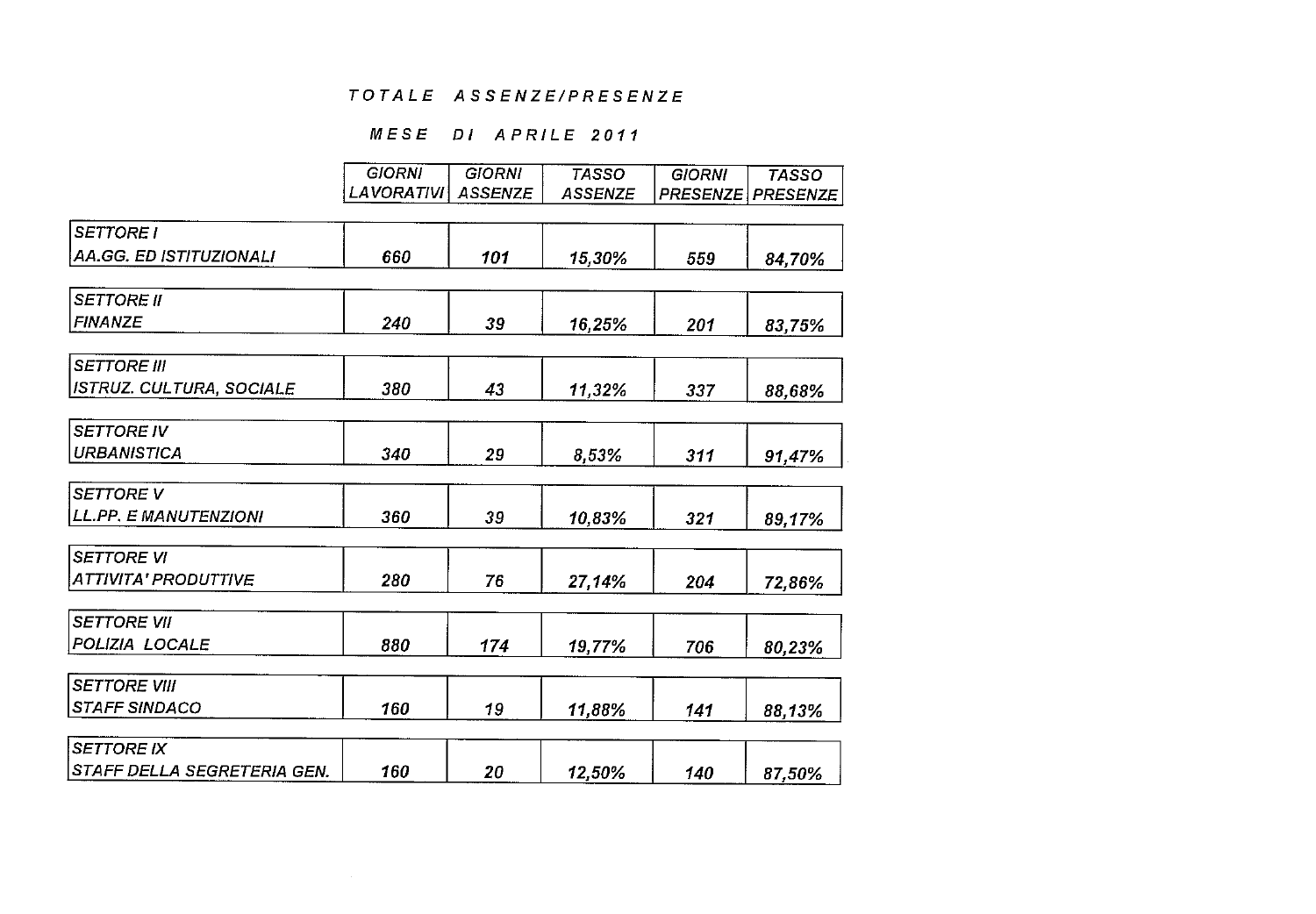## MESE DI MAGGIO 2011

|                                 | <b>GIORNI</b>     | <b>GIORNI</b>  | <b>TASSO</b>   | <b>GIORNI</b> | <b>TASSO</b>             |
|---------------------------------|-------------------|----------------|----------------|---------------|--------------------------|
|                                 | <b>LAVORATIVI</b> | <b>ASSENZE</b> | <b>ASSENZE</b> |               | <b>PRESENZE PRESENZE</b> |
|                                 |                   |                |                |               |                          |
| <b>SETTORE I</b>                |                   |                |                |               |                          |
| <b>AA.GG. ED ISTITUZIONALI</b>  | 726               | 86             | 11,85%         | 640           | 88,15%                   |
|                                 |                   |                |                |               |                          |
| <b>SETTORE II</b>               |                   |                |                |               |                          |
| <b>FINANZE</b>                  | 264               | 28             | 10,61%         | 236           | 89,39%                   |
|                                 |                   |                |                |               |                          |
| <b>SETTORE III</b>              |                   |                |                |               |                          |
| <b>ISTRUZ. CULTURA, SOCIALE</b> | 418               | 58             | 13,88%         | 360           | 86,12%                   |
|                                 |                   |                |                |               |                          |
| <b>SETTORE IV</b>               |                   |                |                |               |                          |
| <b>URBANISTICA</b>              | 374               | 45             | 12,03%         | 329           | 87,97%                   |
|                                 |                   |                |                |               |                          |
| <b>SETTORE V</b>                |                   |                |                |               |                          |
| <b>LL.PP. E MANUTENZIONI</b>    | 396               | 63             | 15,91%         | 330           | 83,33%                   |
| <b>SETTORE VI</b>               |                   |                |                |               |                          |
| <b>ATTIVITA' PRODUTTIVE</b>     | 308               |                |                |               |                          |
|                                 |                   | 53             | 17,21%         | 255           | 82,79%                   |
| <b>SETTORE VII</b>              |                   |                |                |               |                          |
| POLIZIA LOCALE                  | 968               | 271            | 28,00%         | 697           |                          |
|                                 |                   |                |                |               | 72,00%                   |
| <b>SETTORE VIII</b>             |                   |                |                |               |                          |
| <b>STAFF SINDACO</b>            | 188               | 17             | 9,04%          | 171           | 90,96%                   |
|                                 |                   |                |                |               |                          |
| <b>SETTORE IX</b>               |                   |                |                |               |                          |
| STAFF DELLA SEGRETERIA GEN.     | 176               | 27             | 15,34%         | 149           | 84,66%                   |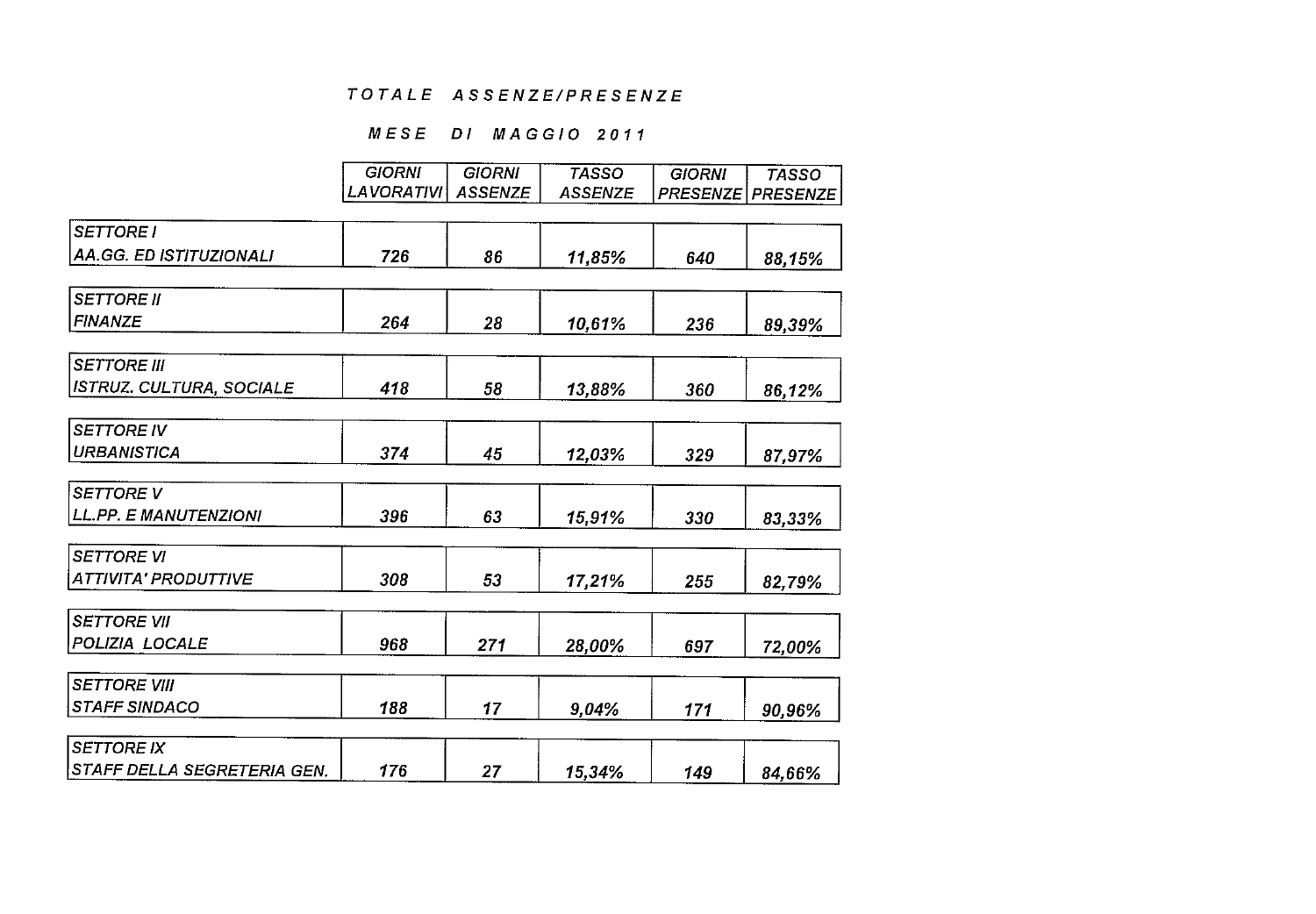## MESE DI GIUGNO 2011

|                                 | GIORNI     | GIORNI         | TASSO          | GIORNI          | TASSO           |              |
|---------------------------------|------------|----------------|----------------|-----------------|-----------------|--------------|
|                                 | LAVORATIVI | <b>ASSENZE</b> | <b>ASSENZE</b> | <b>PRESENZE</b> | <b>PRESENZE</b> |              |
|                                 |            |                |                |                 |                 |              |
| <b>SETTORE I</b>                |            |                |                |                 |                 | NOTE: LA M   |
| AA.GG. ED ISTITUZIONALI         | 693        | 89             | 12,84%         | 604             | 87,16%          | <b>ALLAF</b> |
|                                 |            |                |                |                 |                 | <b>RIFER</b> |
| <b>SETTORE II</b>               |            |                |                |                 |                 |              |
| <b>FINANZE</b>                  | 252        | 36             | 14,29%         | 216             | 85,71%          |              |
| <b>SETTORE III</b>              |            |                |                |                 |                 |              |
| <b>ISTRUZ. CULTURA, SOCIALE</b> | 399        | 43             | 10,78%         | 356             | 89,22%          |              |
|                                 |            |                |                |                 |                 |              |
| <b>SETTORE IV</b>               |            |                |                |                 |                 |              |
| <b>URBANISTICA</b>              | 357        | 78             | 21,85%         | 279             | 78,15%          |              |
| <b>SETTORE V</b>                |            |                |                |                 |                 |              |
| <b>LL.PP. E MANUTENZIONI</b>    | 378        | 40             | 10,58%         | 338             | 89,42%          |              |
| <b>SETTORE VI</b>               |            |                |                |                 |                 |              |
| <b>ATTIVITA' PRODUTTIVE</b>     | 294        | 53             | 18,03%         | 241             | 81,97%          |              |
|                                 |            |                |                |                 |                 |              |
| <b>SETTORE VII</b>              |            |                |                |                 |                 |              |
| POLIZIA LOCALE                  | 924        | 316            | 34,20%         | 608             | 65,80%          |              |
| <b>SETTORE VIII</b>             |            |                |                |                 |                 |              |
| <b>STAFF SINDACO</b>            | 189        | 21             |                | 168             |                 |              |
|                                 |            |                | 11,11%         |                 | 88,89%          |              |
| <b>SETTORE IX</b>               |            |                |                |                 |                 |              |
| STAFF DELLA SEGRETERIA GEN.     | 168        | 55             | 32,74%         | 113             | 67,26%          |              |

AGGIORE INCIDENZA E' DOVUTA FRUIZIONE DELLE FERIE RESIDUE RITE ALL'ANNO 2010.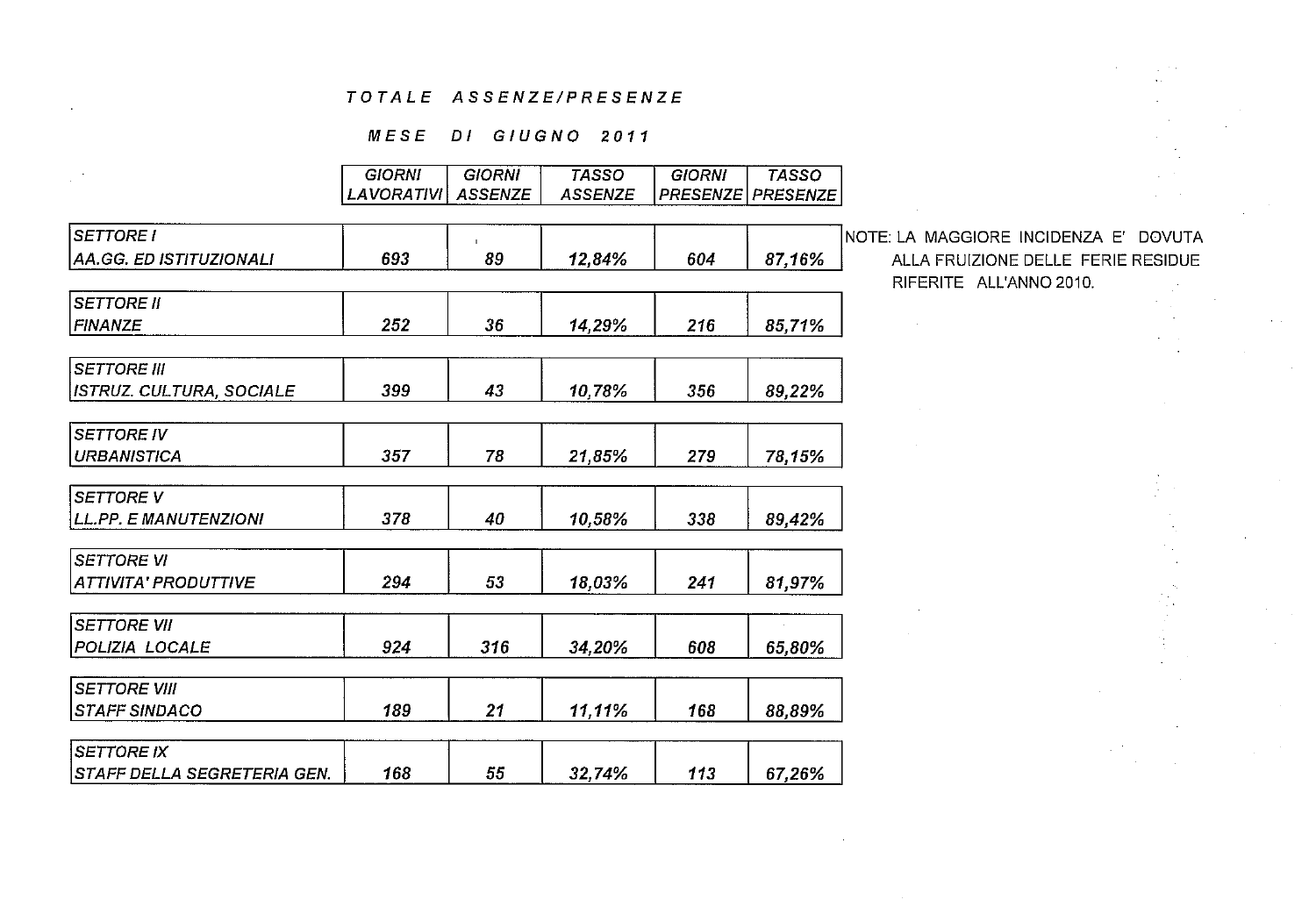## **MESE DI LUGLIO 2011**

|                                 | <b>GIORNI</b>     | <b>GIORNI</b>  | <b>TASSO</b>   | <b>GIORNI</b>   | <b>TASSO</b>    |
|---------------------------------|-------------------|----------------|----------------|-----------------|-----------------|
|                                 | <b>LAVORATIVI</b> | <b>ASSENZE</b> | <b>ASSENZE</b> | <b>PRESENZE</b> | <b>PRESENZE</b> |
|                                 |                   |                |                |                 |                 |
| <b>SETTORE I</b>                |                   |                |                |                 |                 |
| <b>AA.GG. ED ISTITUZIONALI</b>  | 693               | 184            | 26,55%         | 509             | 73,45%          |
|                                 |                   |                |                |                 |                 |
| <b>SETTORE II</b>               |                   |                |                |                 |                 |
| <b>FINANZE</b>                  | 252               | 86             | 34,13%         | 166             | 65,87%          |
|                                 |                   |                |                |                 |                 |
| <b>SETTORE III</b>              |                   |                |                |                 |                 |
| <b>ISTRUZ. CULTURA, SOCIALE</b> | 399               | 91             | 22,81%         | 308             | 77,19%          |
|                                 |                   |                |                |                 |                 |
| <b>SETTORE IV</b>               |                   |                |                |                 |                 |
| <b>URBANISTICA</b>              | 357               | 59             | 16,53%         | 298             | 83,47%          |
|                                 |                   |                |                |                 |                 |
| <b>SETTORE V</b>                |                   |                |                |                 |                 |
| <b>LL.PP. E MANUTENZIONI</b>    | 378               | 67             | 17,72%         | 311             | 82,28%          |
|                                 |                   |                |                |                 |                 |
| <b>SETTORE VI</b>               |                   |                |                |                 |                 |
| <b>ATTIVITA' PRODUTTIVE</b>     | 294               | 92             | 31,29%         | 202             | 68,71%          |
|                                 |                   |                |                |                 |                 |
| <b>SETTORE VII</b>              |                   |                |                |                 |                 |
| POLIZIA LOCALE                  | 924               | 296            | 32,03%         | 628             | 67,97%          |
|                                 |                   |                |                |                 |                 |
| <b>SETTORE VIII</b>             |                   |                |                |                 |                 |
| <b>STAFF SINDACO</b>            | 189               | 47             | 24,87%         | 142             | 75,13%          |
| <b>SETTORE IX</b>               |                   |                |                |                 |                 |
|                                 |                   |                |                |                 |                 |
| STAFF DELLA SEGRETERIA GEN.     | 168               | 62             | 36,90%         | 106             | 63,10%          |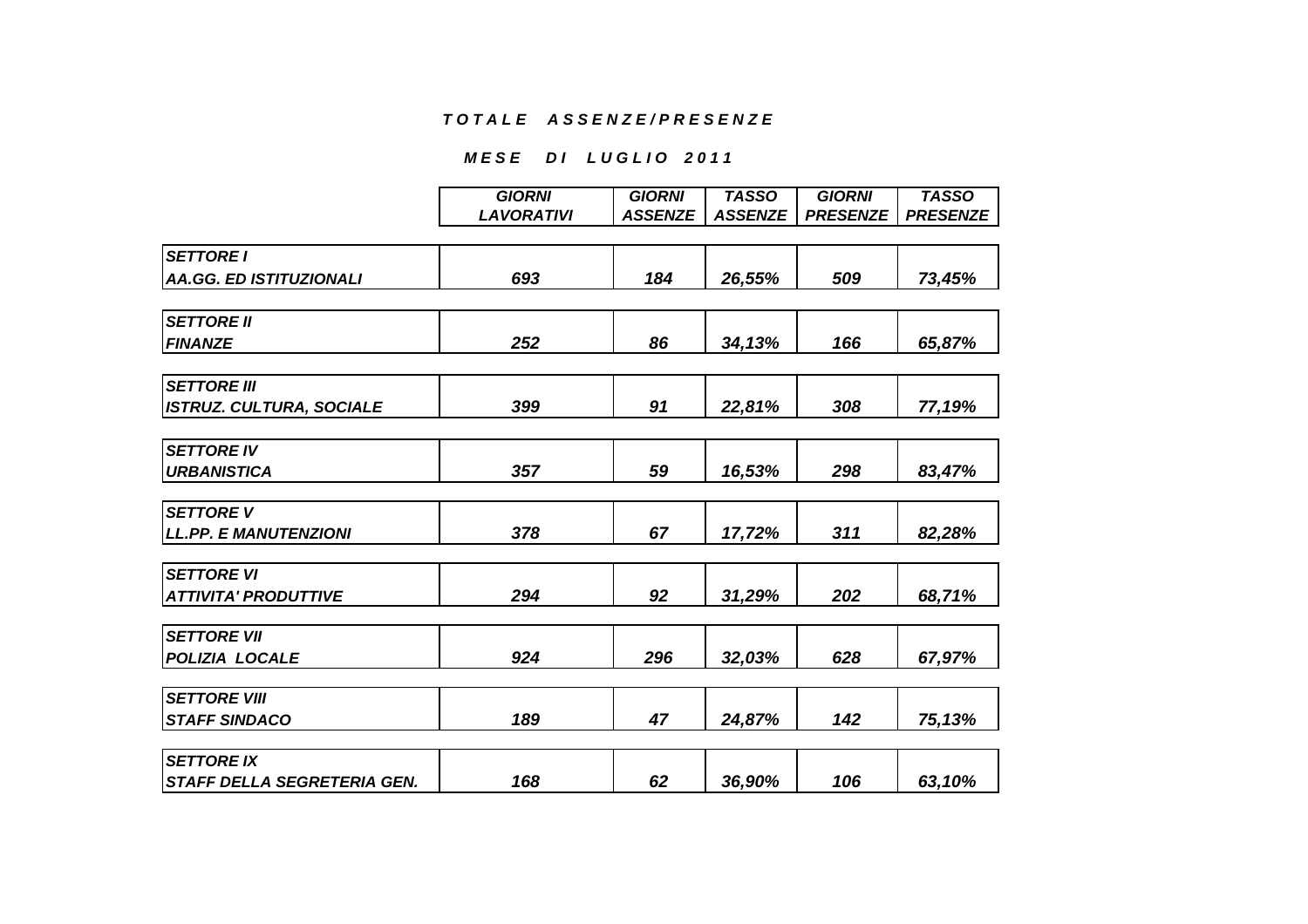## **MESE DI AGOSTO 2011**

|                                 | <b>GIORNI</b>     | <b>GIORNI</b>  | <b>TASSO</b>   | <b>GIORNI</b>   | <b>TASSO</b>    |
|---------------------------------|-------------------|----------------|----------------|-----------------|-----------------|
|                                 | <b>LAVORATIVI</b> | <b>ASSENZE</b> | <b>ASSENZE</b> | <b>PRESENZE</b> | <b>PRESENZE</b> |
|                                 |                   |                |                |                 |                 |
| <b>SETTORE I</b>                |                   |                |                |                 |                 |
| <b>AA.GG. ED ISTITUZIONALI</b>  | 726               | 306            | 42,15%         | 420             | 57,85%          |
|                                 |                   |                |                |                 |                 |
| <b>SETTORE II</b>               |                   |                |                |                 |                 |
| <b>FINANZE</b>                  | 264               | 105            | 39,77%         | 159             | 60,23%          |
| <b>SETTORE III</b>              |                   |                |                |                 |                 |
| <b>ISTRUZ. CULTURA, SOCIALE</b> | 418               | 226            | 54,07%         | 192             | 45,93%          |
|                                 |                   |                |                |                 |                 |
| <b>SETTORE IV</b>               |                   |                |                |                 |                 |
| <b>URBANISTICA</b>              | 374               | 163            | 43,58%         | 211             | 56,42%          |
| <b>SETTORE V</b>                |                   |                |                |                 |                 |
|                                 |                   |                |                |                 |                 |
| <b>LL.PP. E MANUTENZIONI</b>    | 395               | 156            | 39,49%         | 240             | 60,76%          |
| <b>SETTORE VI</b>               |                   |                |                |                 |                 |
| <b>ATTIVITA' PRODUTTIVE</b>     | 308               | 140            | 45,45%         | 168             | 54,55%          |
| <b>SETTORE VII</b>              |                   |                |                |                 |                 |
| POLIZIA LOCALE                  | 968               | 429            | 44,32%         | 539             | 55,68%          |
|                                 |                   |                |                |                 |                 |
| <b>SETTORE VIII</b>             |                   |                |                |                 |                 |
| <b>STAFF SINDACO</b>            | 198               | 106            | 53,54%         | 92              | 46,46%          |
| <b>SETTORE IX</b>               |                   |                |                |                 |                 |
| STAFF DELLA SEGRETERIA GEN.     | 176               | 86             | 48,86%         | 90              | 51,14%          |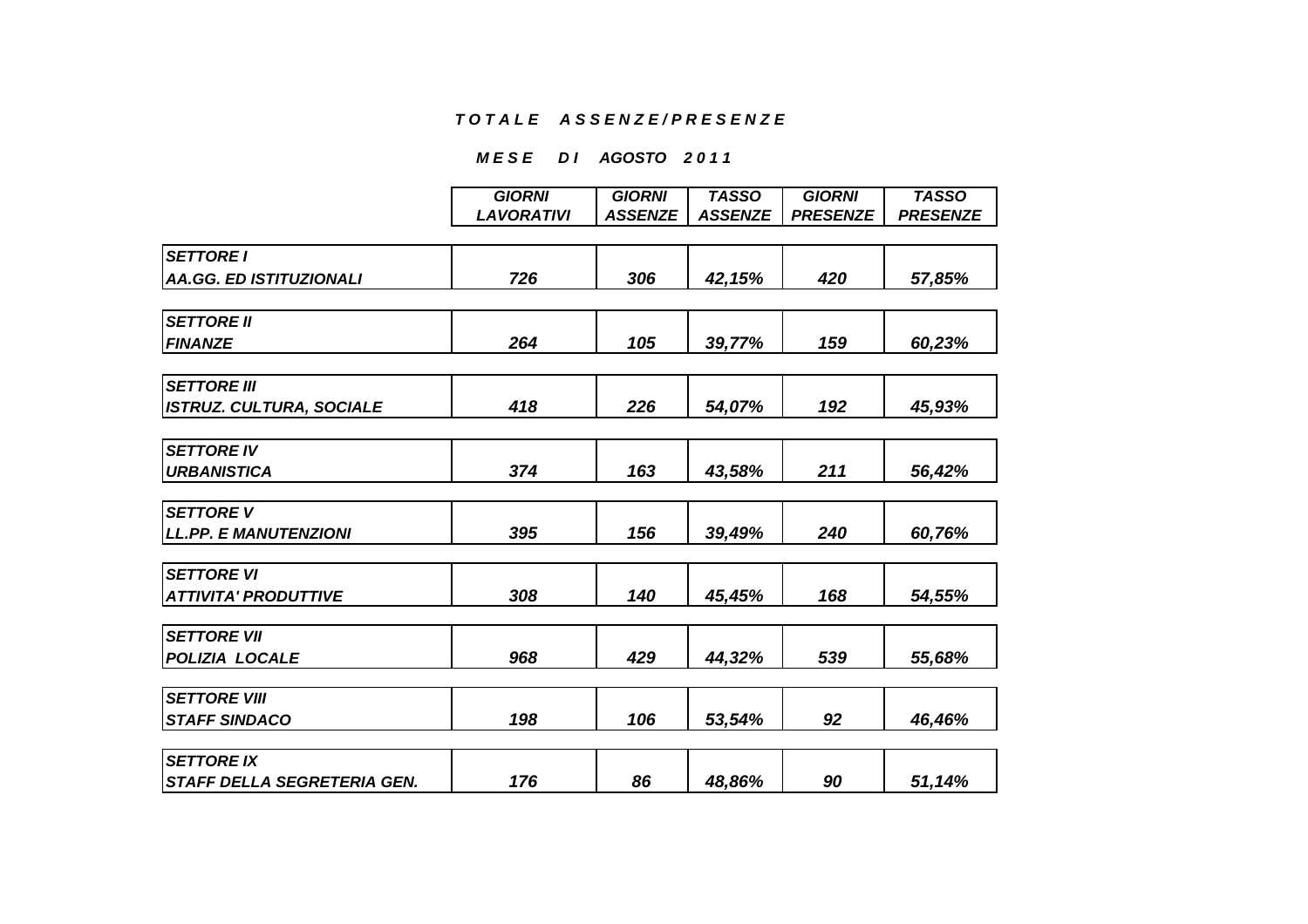#### **MESE DI SETTEMBRE 2011**

|                                    | <b>GIORNI</b>     | <b>GIORNI</b>  | <b>TASSO</b>   | <b>GIORNI</b>   | <b>TASSO</b>    |
|------------------------------------|-------------------|----------------|----------------|-----------------|-----------------|
|                                    | <b>LAVORATIVI</b> | <b>ASSENZE</b> | <b>ASSENZE</b> | <b>PRESENZE</b> | <b>PRESENZE</b> |
|                                    |                   |                |                |                 |                 |
| <b>SETTORE I</b>                   |                   |                |                |                 |                 |
| <b>AA.GG. ED ISTITUZIONALI</b>     | 693               | 137            | 19,77%         | 556             | 80,23%          |
|                                    |                   |                |                |                 |                 |
| <b>SETTORE II</b>                  |                   |                |                |                 |                 |
| <b>FINANZE</b>                     | 252               | 65             | 25,79%         | 187             | 74,21%          |
| <b>SETTORE III</b>                 |                   |                |                |                 |                 |
| <b>ISTRUZ. CULTURA, SOCIALE</b>    | 399               | 34             | 8,52%          | 365             | 91,48%          |
|                                    |                   |                |                |                 |                 |
| <b>SETTORE IV</b>                  |                   |                |                |                 |                 |
| <b>URBANISTICA</b>                 | 357               | 56             | 15,69%         | 301             | 84,31%          |
| <b>SETTORE V</b>                   |                   |                |                |                 |                 |
| <b>LL.PP. E MANUTENZIONI</b>       | 377               | 67             | 17,77%         | 310             | 82,23%          |
|                                    |                   |                |                |                 |                 |
| <b>SETTORE VI</b>                  |                   |                |                |                 |                 |
| <b>ATTIVITA' PRODUTTIVE</b>        | 294               | 58             | 19,73%         | 236             | 80,27%          |
| <b>SETTORE VII</b>                 |                   |                |                |                 |                 |
| POLIZIA LOCALE                     | 924               | 215            | 23,27%         | 709             | 76,73%          |
| <b>SETTORE VIII</b>                |                   |                |                |                 |                 |
| <b>STAFF SINDACO</b>               | 189               | 23             | 12,17%         | 166             | 87,83%          |
|                                    |                   |                |                |                 |                 |
| <b>SETTORE IX</b>                  |                   |                |                |                 |                 |
| <b>STAFF DELLA SEGRETERIA GEN.</b> | 168               | 27             | 16,07%         | 141             | 83,93%          |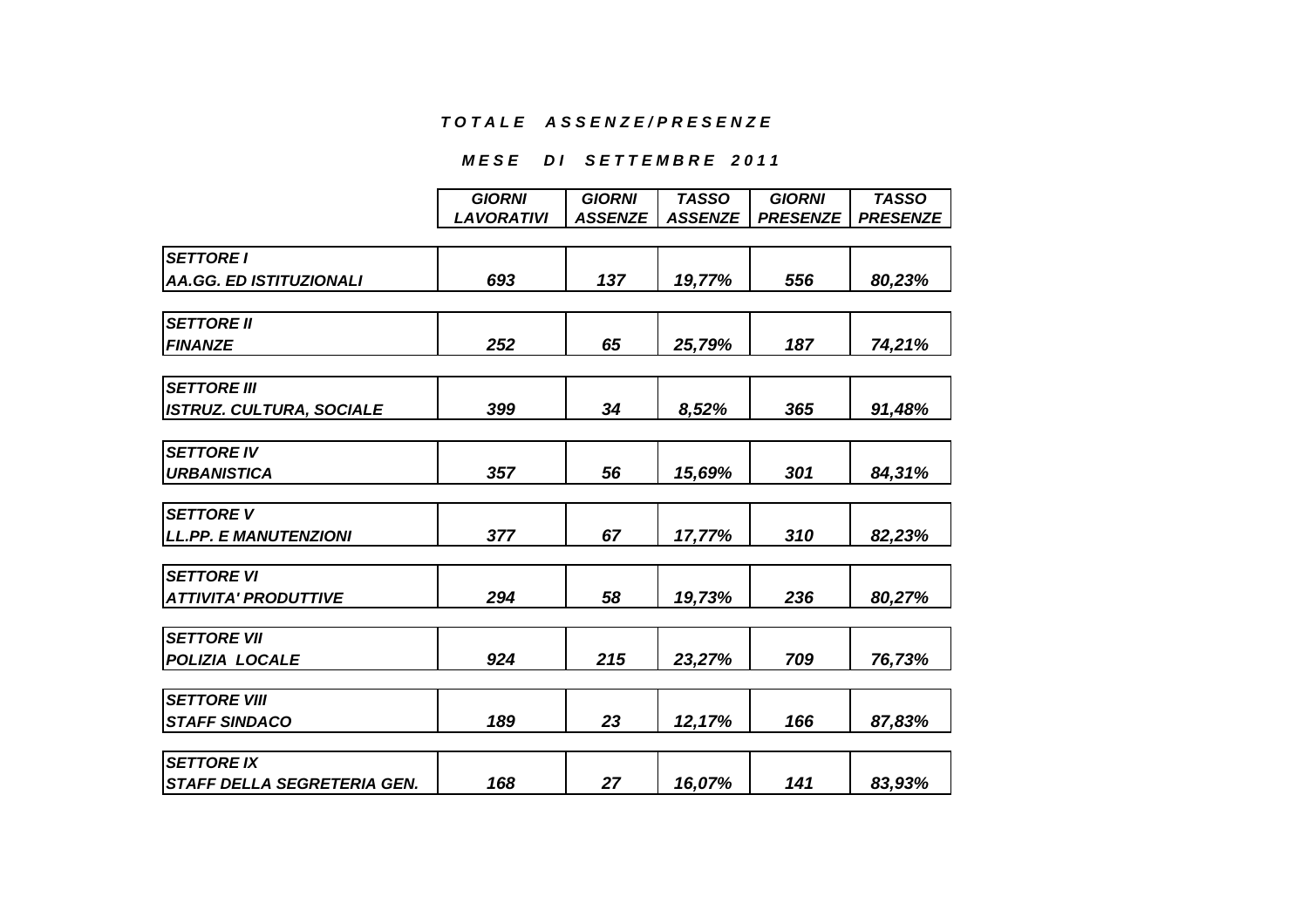## **MESE DI OTTOBRE 2011**

| <b>GIORNI</b>     | <b>GIORNI</b>                   | <b>TASSO</b>                | <b>GIORNI</b>                        | <b>TASSO</b>                    |
|-------------------|---------------------------------|-----------------------------|--------------------------------------|---------------------------------|
| <b>LAVORATIVI</b> | <b>ASSENZE</b>                  | <b>ASSENZE</b>              | <b>PRESENZE</b>                      | <b>PRESENZE</b>                 |
|                   |                                 |                             |                                      |                                 |
|                   |                                 |                             |                                      |                                 |
| 693               | 114                             | 16,45%                      | 579                                  | 83,55%                          |
|                   |                                 |                             |                                      |                                 |
|                   |                                 |                             |                                      |                                 |
| 231               | 35                              | 15,15%                      | 196                                  | 84,85%                          |
|                   |                                 |                             |                                      |                                 |
|                   |                                 |                             |                                      |                                 |
| 399               | 43                              | 10,78%                      | 356                                  | 89,22%                          |
|                   |                                 |                             |                                      |                                 |
|                   |                                 |                             |                                      |                                 |
| 357               | 46                              | 12,89%                      | 311                                  | 87,11%                          |
|                   |                                 |                             |                                      |                                 |
|                   |                                 |                             |                                      |                                 |
|                   |                                 | 14,51%                      |                                      | 85,49%                          |
|                   |                                 |                             |                                      |                                 |
|                   |                                 |                             |                                      |                                 |
|                   |                                 |                             |                                      | 88,10%                          |
|                   |                                 |                             |                                      |                                 |
|                   |                                 |                             |                                      |                                 |
|                   |                                 |                             |                                      | 85,39%                          |
|                   |                                 |                             |                                      |                                 |
|                   |                                 |                             |                                      |                                 |
|                   |                                 |                             |                                      | 89,42%                          |
|                   |                                 |                             |                                      |                                 |
|                   |                                 |                             |                                      | 88,69%                          |
|                   | 379<br>294<br>924<br>189<br>168 | 55<br>35<br>135<br>20<br>19 | 11,90%<br>14,61%<br>10,58%<br>11,31% | 324<br>259<br>789<br>169<br>149 |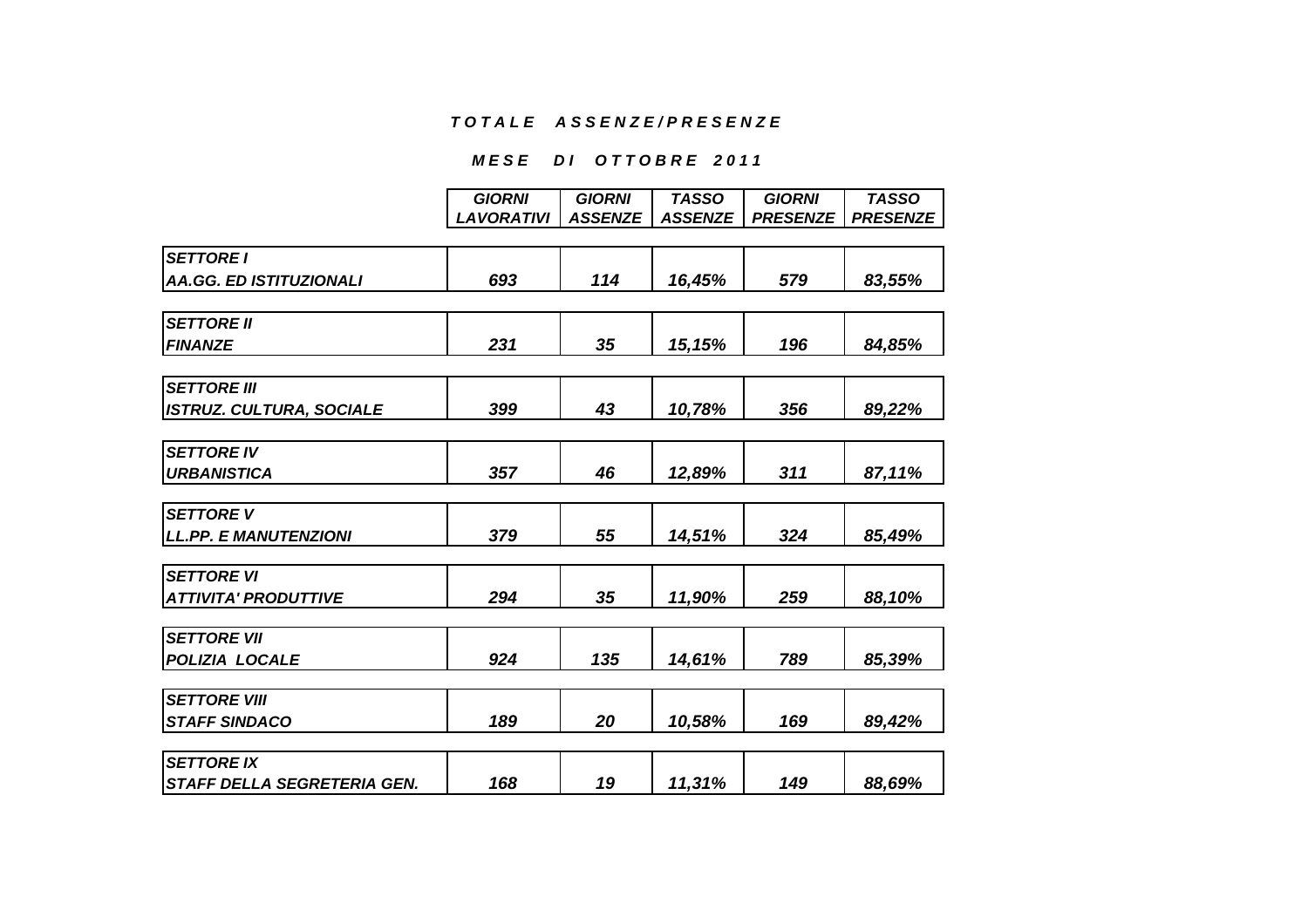#### **MESE DI NOVEMBRE 2011**

|                                 | <b>GIORNI</b>     | <b>GIORNI</b>  | <b>TASSO</b>   | <b>GIORNI</b>   | <b>TASSO</b>    |
|---------------------------------|-------------------|----------------|----------------|-----------------|-----------------|
|                                 | <b>LAVORATIVI</b> |                |                |                 |                 |
|                                 |                   | <b>ASSENZE</b> | <b>ASSENZE</b> | <b>PRESENZE</b> | <b>PRESENZE</b> |
| <b>SETTORE I</b>                |                   |                |                |                 |                 |
|                                 |                   |                |                |                 |                 |
| <b>AA.GG. ED ISTITUZIONALI</b>  | 693               | 112            | 16,16%         | 581             | 83,84%          |
|                                 |                   |                |                |                 |                 |
| <b>SETTORE II</b>               |                   |                |                |                 |                 |
| <b>FINANZE</b>                  | 244               | 16             | 6,56%          | 228             | 93,44%          |
|                                 |                   |                |                |                 |                 |
| <b>SETTORE III</b>              |                   |                |                |                 |                 |
| <b>ISTRUZ. CULTURA, SOCIALE</b> | 386               | 27             | 6,99%          | 359             | 93,01%          |
|                                 |                   |                |                |                 |                 |
| <b>SETTORE IV</b>               |                   |                |                |                 |                 |
| <b>URBANISTICA</b>              | 357               | 38             | 10,64%         | 319             | 89,36%          |
|                                 |                   |                |                |                 |                 |
| <b>SETTORE V</b>                |                   |                |                |                 |                 |
| <b>LL.PP. E MANUTENZIONI</b>    | 378               | 33             | 8,73%          | 345             | 91,27%          |
|                                 |                   |                |                |                 |                 |
| <b>SETTORE VI</b>               |                   |                |                |                 |                 |
| <b>ATTIVITA' PRODUTTIVE</b>     | 294               | 38             | 12,93%         | 256             | 87,07%          |
|                                 |                   |                |                |                 |                 |
| <b>SETTORE VII</b>              |                   |                |                |                 |                 |
| POLIZIA LOCALE                  | 924               | 157            | 16,99%         | 767             | 83,01%          |
|                                 |                   |                |                |                 |                 |
| <b>SETTORE VIII</b>             |                   |                |                |                 |                 |
| <b>STAFF SINDACO</b>            | 189               | 15             | 7,94%          | 174             | 92,06%          |
|                                 |                   |                |                |                 |                 |
| <b>SETTORE IX</b>               |                   |                |                |                 |                 |
| STAFF DELLA SEGRETERIA GEN.     | 168               | 33             | 19,64%         | 165             | 98,21%          |